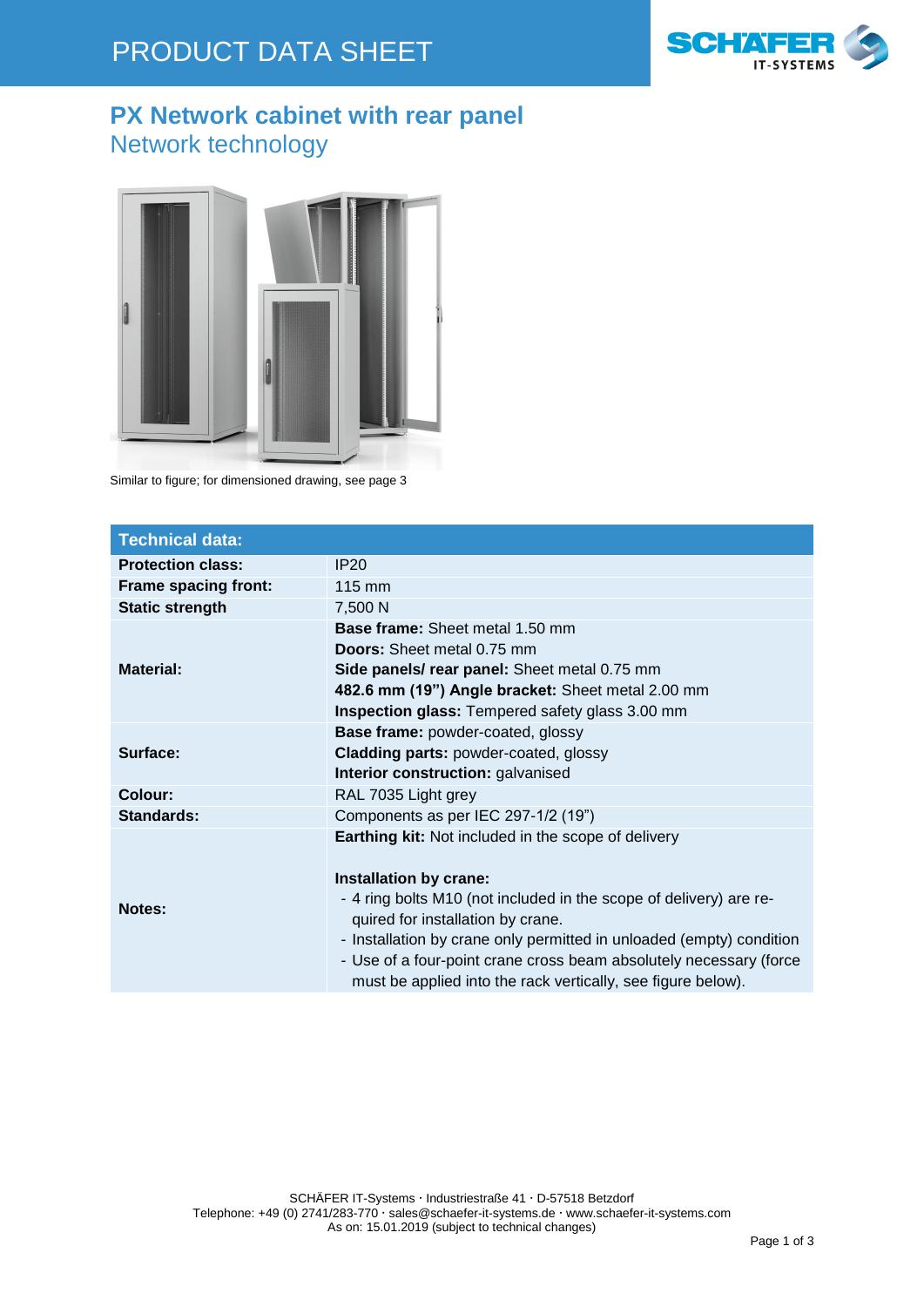## PRODUCT DATA SHEET



### **Scope of delivery** 1x Base frame with lateral 25 mm raster perforation [LW]x 482.6 mm (19") angle bracket with front square perforation for mounting cage nuts as per IEC 297 d EIA (for number, see table below) 1x Front door, inspection door, internal, with 1-point lock (sash fastener), pivot lever and lock EK333 (exchangeable against DIN profile half cylinder 30/10) 1x Rear panel, bolted, internal 2x Side panels, bolted, internal Top cover with cable entries at the rear (with brush strip) and on the side (pre-lasered, only for width 800), pre-lasering for up to 6 fans Base section with cable entries, 19" plane completely open, pre-lasered on the sides (only for width 800) 4x Levelling feet M10x60 mm, with plastic base, hexagon SW27

1x Central earthing bolt

| <b>Network cabinets with rear wall</b> |        |              |    |                                         |                            |                                     |                           |                 |  |  |
|----------------------------------------|--------|--------------|----|-----------------------------------------|----------------------------|-------------------------------------|---------------------------|-----------------|--|--|
| Width                                  | Height | <b>Depth</b> | U  | Number of 19"<br>angle brackets<br>[LW] | Installa-<br>tion<br>depth | Cable en-<br>tries from<br>the side | Max.<br>number<br>of fans | Item no.        |  |  |
| 600                                    | 1,200  | 600          | 25 | $\overline{4}$                          | 347                        |                                     | 4                         | B75 61206 172 2 |  |  |
| 600                                    | 1,200  | 800          | 25 | $\overline{4}$                          | 547                        |                                     | $6\phantom{1}6$           | B75 61208 172 2 |  |  |
|                                        |        |              |    |                                         |                            |                                     |                           |                 |  |  |
| 800                                    | 1,200  | 600          | 25 | $\overline{4}$                          | 347                        | $\checkmark$                        | $\overline{4}$            | B75 81206 172 2 |  |  |
| 800                                    | 1,200  | 800          | 25 | $\overline{4}$                          | 547                        | $\checkmark$                        | $6\phantom{1}$            | B75 81208 172 2 |  |  |
|                                        |        |              |    |                                         |                            |                                     |                           |                 |  |  |
| 600                                    | 2,000  | 600          | 43 | $\overline{4}$                          | 347                        |                                     | 4                         | B75 62006 172 2 |  |  |
| 600                                    | 2,000  | 800          | 43 | 4                                       | 547                        |                                     | $6\phantom{1}6$           | B75 62008 172 2 |  |  |
|                                        |        |              |    |                                         |                            |                                     |                           |                 |  |  |
| 800                                    | 2,000  | 600          | 43 | $\overline{4}$                          |                            | $\checkmark$                        | $\overline{4}$            | B75 82006 172 2 |  |  |
| 800                                    | 2,000  | 800          | 43 | 4                                       |                            | $\checkmark$                        | $6\phantom{1}6$           | B75 82008 172 2 |  |  |
|                                        |        |              |    |                                         |                            |                                     |                           |                 |  |  |
| 600                                    | 1,200  | 600          | 25 | $\overline{2}$                          |                            |                                     | 4                         | B75 61206 172 1 |  |  |
| 600                                    | 1,200  | 800          | 25 | $\overline{2}$                          |                            |                                     | $6\phantom{1}6$           | B75 61208 172 1 |  |  |
|                                        |        |              |    |                                         |                            |                                     |                           |                 |  |  |
| 800                                    | 1,200  | 600          | 25 | $\overline{2}$                          |                            | $\checkmark$                        | $\overline{4}$            | B75 81206 172 1 |  |  |
| 800                                    | 1,200  | 800          | 25 | $\overline{2}$                          |                            | $\checkmark$                        | 6                         | B75 81208 172 1 |  |  |
|                                        |        |              |    |                                         |                            |                                     |                           |                 |  |  |
| 600                                    | 2,000  | 600          | 43 | $\overline{c}$                          |                            |                                     | $\overline{4}$            | B75 62006 172 1 |  |  |
| 600                                    | 2,000  | 800          | 43 | $\overline{2}$                          |                            |                                     | 6                         | B75 62008 172 1 |  |  |
|                                        |        |              |    |                                         |                            |                                     |                           |                 |  |  |
| 800                                    | 2,000  | 600          | 43 | $\overline{2}$                          |                            | $\checkmark$                        | 4                         | B75 82006 172 1 |  |  |
| 800                                    | 2,000  | 800          | 43 | $\overline{2}$                          |                            | $\checkmark$                        | 6                         | B75 82008 172 1 |  |  |